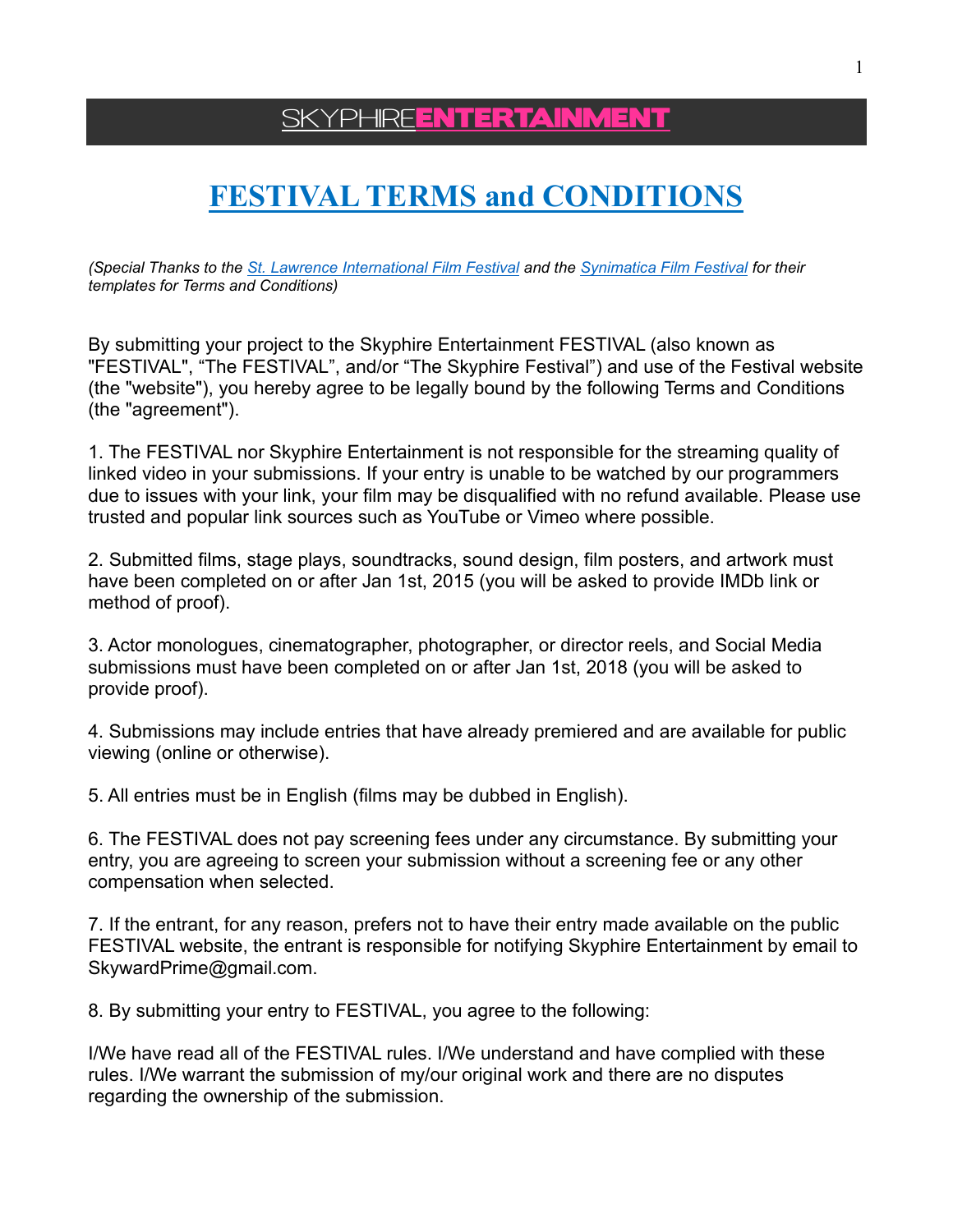I/We also warrant the submitted material does not defame or invade the rights of any person living or dead and I/we fully indemnify FESTIVAL against any claim made for such violations of law. To the best of my/our knowledge, all of the statements herein are true and correct. I/We understand that failure to adhere to FESTIVAL rules will result in disqualification and forfeiture of entry fee.

I/We agree to hold FESTIVAL and Skyphire Entertainment harmless from and defend them against all claims, demands, losses, damages, judgments, liabilities, and expenses (including attorney's fees) arising out of or in connection with any and all claims of third parties, whether or not groundless, based on any entry submitted to FESTIVAL.

9. If you submit an incomplete paid entry, we will contact you if needed for required changes or additions. Failure to respond to our contact within seven (7) days will constitute a forfeit of your entry fee. Refund requests are only permissible within 24 hours of your entry and will only be granted in special circumstances (to be determined by the host of FESTIVAL).

10. All submitted entries will be acknowledged by an email response.

11. Entry must be received by 11:59pm EDT on June 15th, 2020. FESTIVAL reserves the right to extend any deadline posted on the FESTIVAL website.

12. Timeframes stated on this page are estimates and delays may occur due to unforeseen circumstances. Please note that we will do our very best to adhere to all posted dates and timeframes; however, present conditions being what they are, we ask for your patience should any delays occur.

13. If subsequent to its initial consideration, FESTIVAL determines that an entry no longer meets all of the criteria listed above (extremely rare, as we are very thorough!), the submission may be designated ineligible. In that very rare case, no refund may be possible.

14. All entries to this FESTIVAL grants Skyphire Entertainment the right to reproduce or utilize any portion of your submitted works, your name, and likeness for promotional purposes without compensation. All entrants are responsible for securing clearances or legal permission for the use of any copyrighted musical, cinematic, or literary materials submitted.

15. All rights to the submitted material will remain with the entrant. The contest administrators and operators DO NOT claim any rights to the material submitted to the competition.

# 16. KEY DATES:

The "early-bird" submission period ends at 11:59pm EDT on May 15th, 2020. The overall submission period begins on April 5th, 2020 and will end on June 15th, 2020. The judging period of all entries will begin immediately at that time, and conclude on or about July 15th, 2020. Finalists in all categories will be announced at that time, with winners being announced on or about August 1st, 2020. A final round of judging to determine the Grand Prize and Runner-up winners will take place, with announcements to follow on our about August 8th, 2020.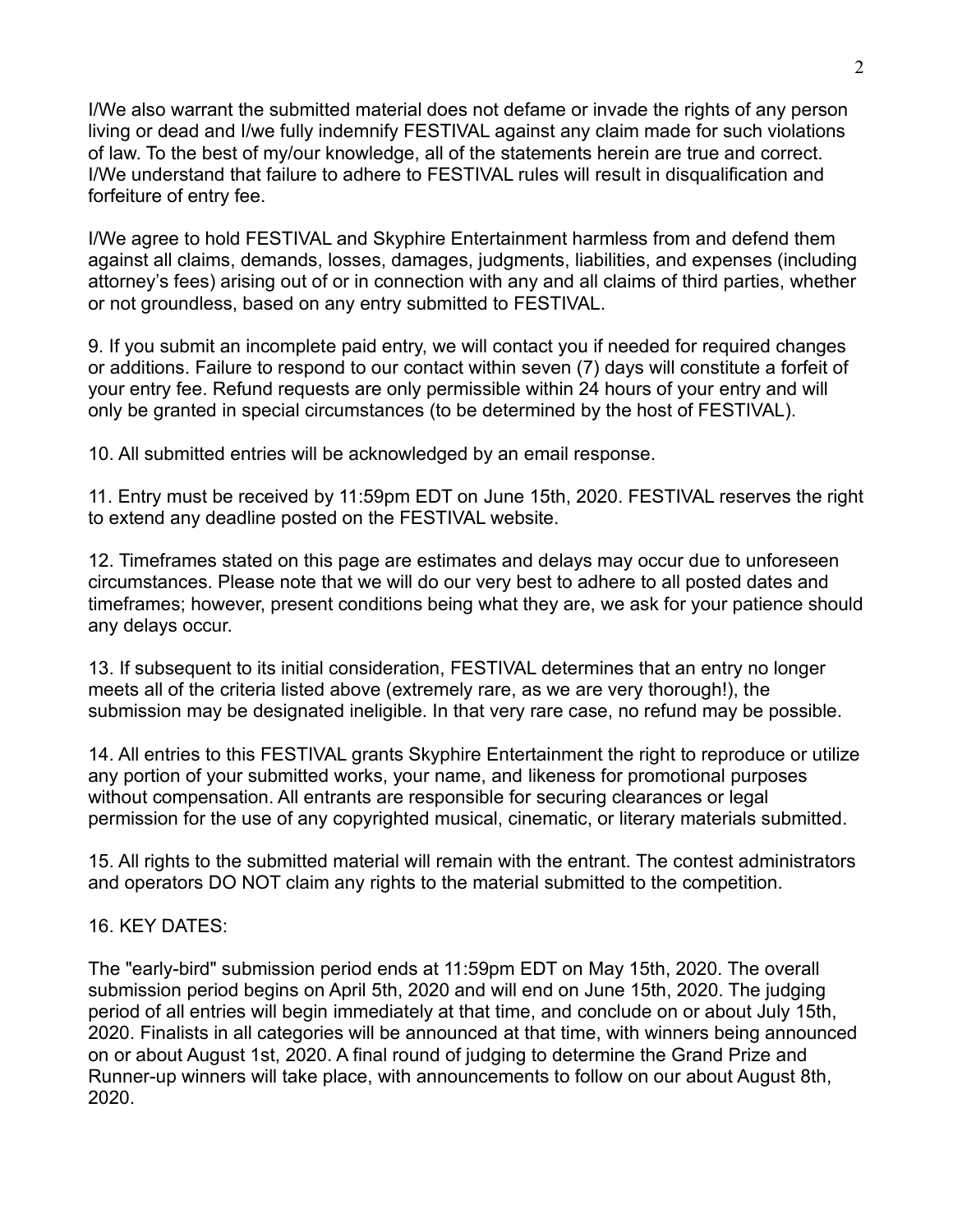Please note: Dates may be subject to change (see section 9 above).

17. ENTRY MATERIALS:

All entries must be submitted online via the FESTIVAL page. Entrants must complete the online registration form in full to be eligible for the FESTIVAL. 18. ENTRY SUBMISSION FORMATS:

Please make sure that any link to video entries can be played in HD (or similar format). The video player from the link submitted must be able to expand to at least 980 pixels in width.

All other submission formats are listed in the "Categories Explained" section of the FESTIVAL homepage.

19. MULTIPLE ENTRIES:

Each entry must be submitted separately and pay a separate submission fee.

20. SELECTED FILMS:

- All entries that are submitted in complete order and are paid for will become an "Official Selection" of this Festival. For garland purposes, FESTIVAL will be called "The Skyphire Festival". All submissions will receive an email reply confirming their entry.

-- Changes in contact information may be made by contacting us at SkywardPrime@gmail.com.

-- All entrants must be 18 years of age or older. Parents or legal guardians must submit for those eligible to participate in the Actor Monologue categories of "10 and under" and "11 through 17". Entries submitted from those 17 and under will not be considered nor will be refunded.

#### 21. INTELLECTUAL PROPERTY:

The content and design of the FESTIVAL website, including but not limited to the programming, text, images, artwork, photographs, illustrations, graphic material, video, audio, other copyrightable elements and the selection and arrangement thereof, are the property of Skyphire Entertainment and/or its affiliates or assigns and are protected, without limitation, pursuant to U.S. and foreign copyright, trademark and other applicable laws.

The FESTIVAL website and premise is also protected as a collective work or compilation under U.S. copyright and other laws and treaties, and all individual elements making up the FESTIVAL website are also copyrighted works. By using the FESTIVAL website, you agree to abide by all applicable copyright and other laws, as well as any additional copyright notices or restrictions contained in the FESTIVAL website. You agree not to reproduce, publish, circulate, rent, lease or loan the FESTIVAL website or any of its elements or content to any third party (including, without limitation, display and distribution via a third party website) without the express prior written consent of Skyphire Entertainment.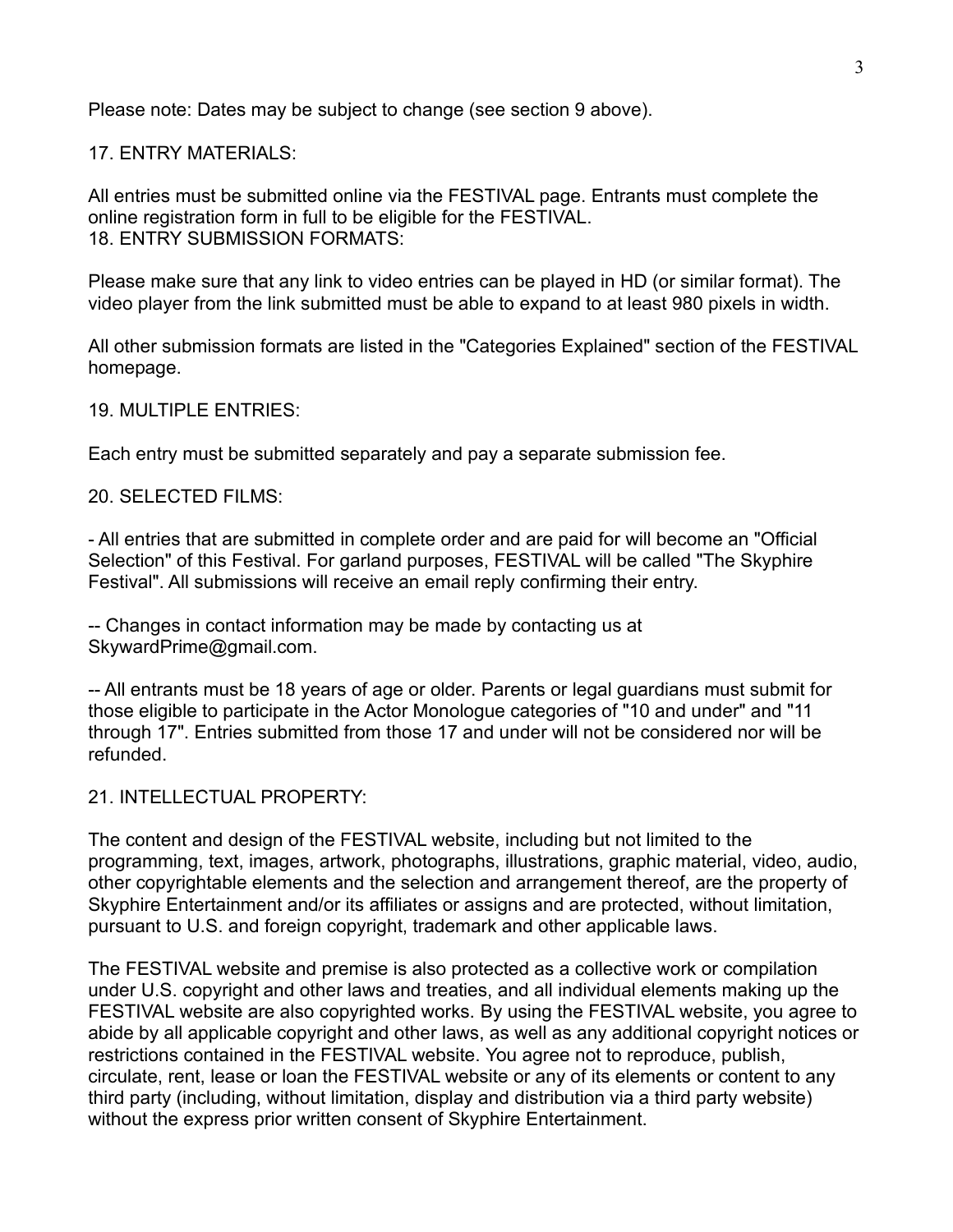You agree not to disassemble, decompile, reverse engineer, modify, or create derivative works from the Festival website or its content for any purposes whatsoever. You further agree that you will not use any network monitoring or discovery software to determine the site architecture or extract information about usage or users, nor will you use any robot, spider, other automatic device, or manual process to monitor or copy the FESTIVAL website or its content.

Any unauthorized use of the FESTIVAL website is strictly prohibited and may subject the offender to civil liability and criminal prosecution under applicable federal and state laws.

# 22. RESTRICTIONS ON USE:

You agree not to use, transfer, distribute, or dispose of any information contained in the FESTIVAL website in any manner that could compete with Skyphire Entertainment.

You agree to protect the proprietary rights of the FESTIVAL and Skyphire Entertainment, and its content during and after the term of this agreement. You also agree to comply with all reasonable written requests made by the FESTIVAL or Skyphire Entertainment to protect their contractual, statutory, and common law rights.

You agree to notify Skyphire Entertainment in writing promptly upon becoming aware of any unauthorized access or use of the FESTIVAL website by any party or of any claim that the FESTIVAL website infringes upon any copyright, trademark or other contractual, statutory or common law rights.

# 23. INDEMNIFICATION:

You agree to defend, indemnify, and hold harmless Skyphire Entertainment, its affiliates, their respective officers, directors, employees, agents, licensors, representatives, and third party providers from and against all losses, expenses, damages and costs, including reasonable attorneys' fees, resulting from any violation of this agreement by you. You agree to pay any and all costs, damages and expenses, including, but not limited to, reasonable attorneys' fees and costs awarded against or otherwise incurred by or in connection with or arising from any such claim, suit, action or proceeding attributable to any such violation.

# 24. PRIVACY:

We respect the privacy of our users. We will not disclose any personal information about you or your use of our FESTIVAL website or services except to conform to legal requirements or comply with legal process.

# 25. ERRORS AND CORRECTIONS:

Skyphire Entertainment does not represent or warrant that the FESTIVAL website will be error-free, free of viruses, or other harmful components, or that the information contained herein will be entirely correct. Skyphire Entertainment may make improvements and/or changes to the FESTIVAL website's features, functionality, and/or content at any time.